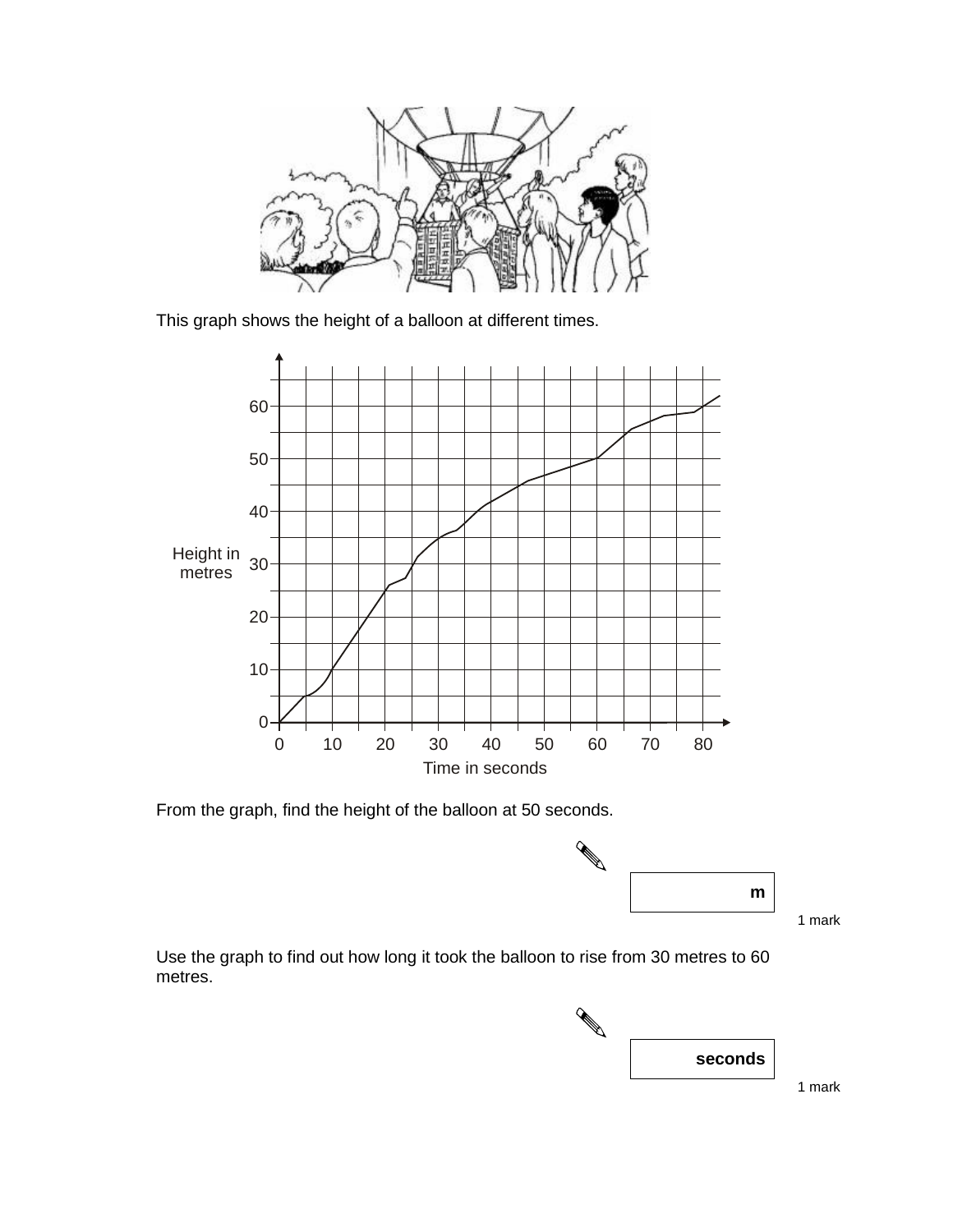This graph shows how the weight of a baby changed over twelve months.



From the graph, what was the weight of the baby at **10 months?**



1 mark

How much **more** did the baby weigh at 5 months than at birth?

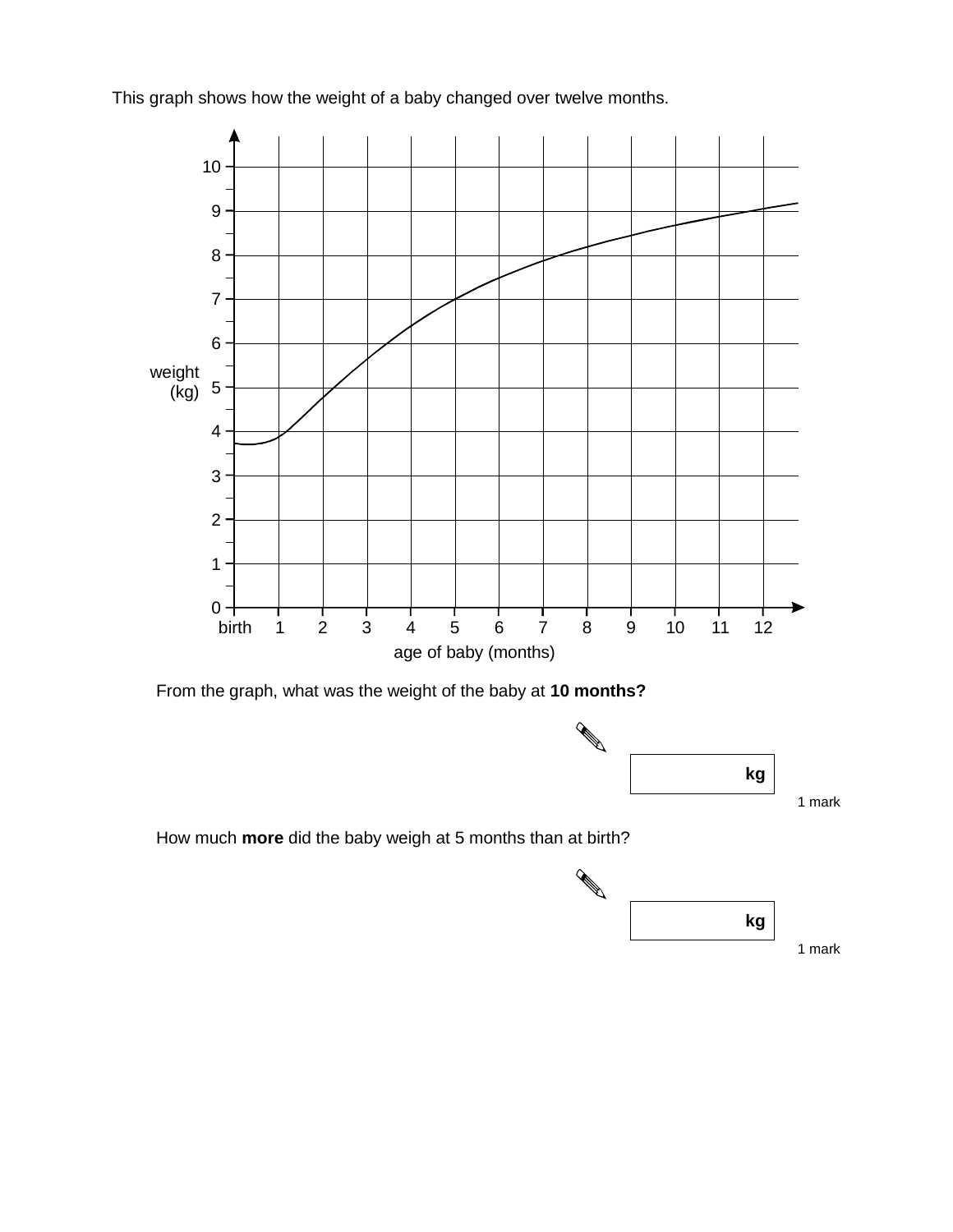

This chart shows the amount of money spent in a toy shop in three months.



How much **more** money was spent in the shop in **December** than in **November**?



1 mark

Stepan says,

'*In November there was a 100% increase* 



A hot liquid is left to cool in a science experiment.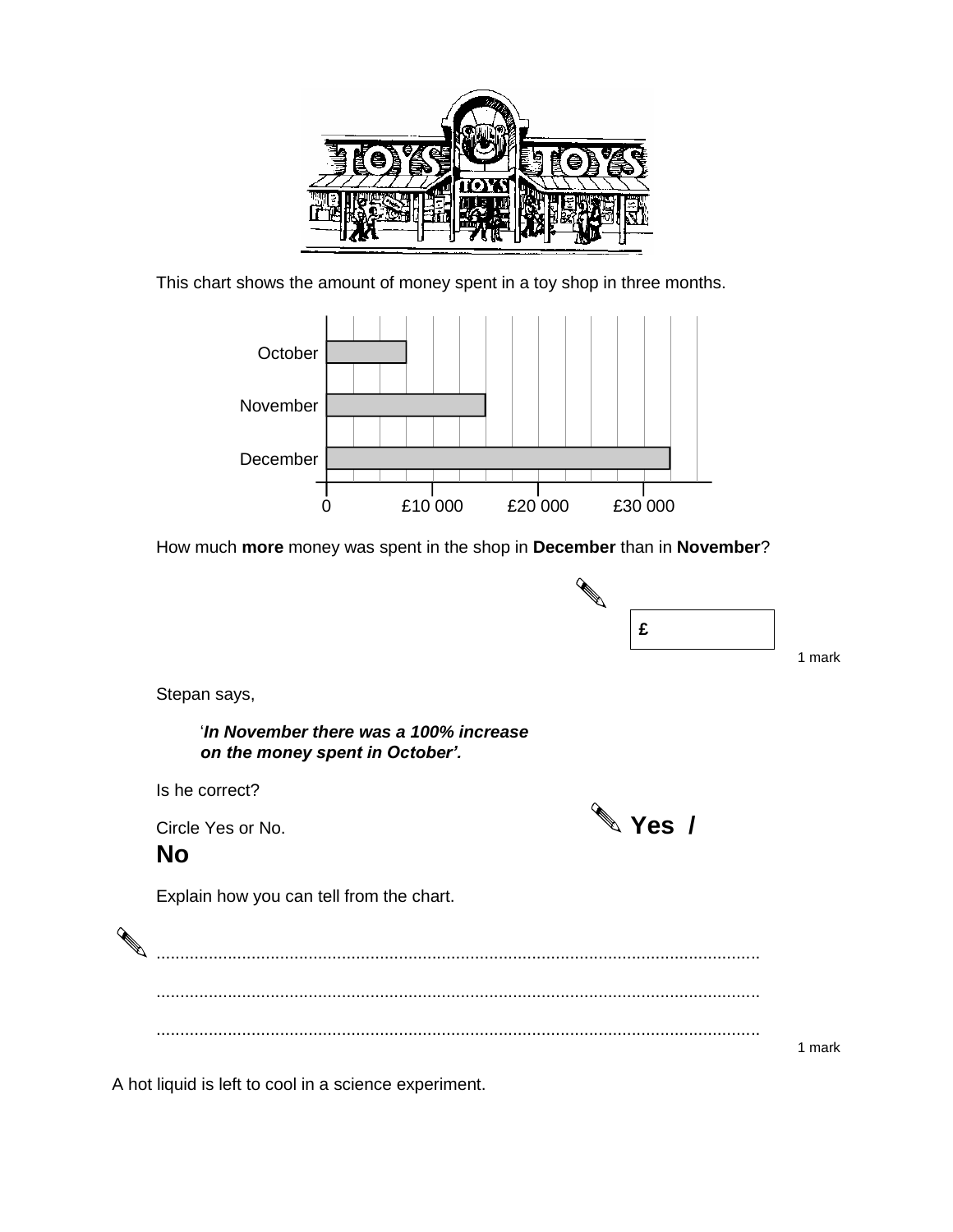This graph shows how the temperature of the liquid changes as it cools.



Read from the graph **how many minutes** it takes for the temperature to reach **40°C**



1 mark

Read from the graph **how many minutes** the temperature is **above 60°C**



1 mark

Tony and Gemma looked for snails, worms, slugs and beetles in their gardens.



They each made a pie chart of what they found.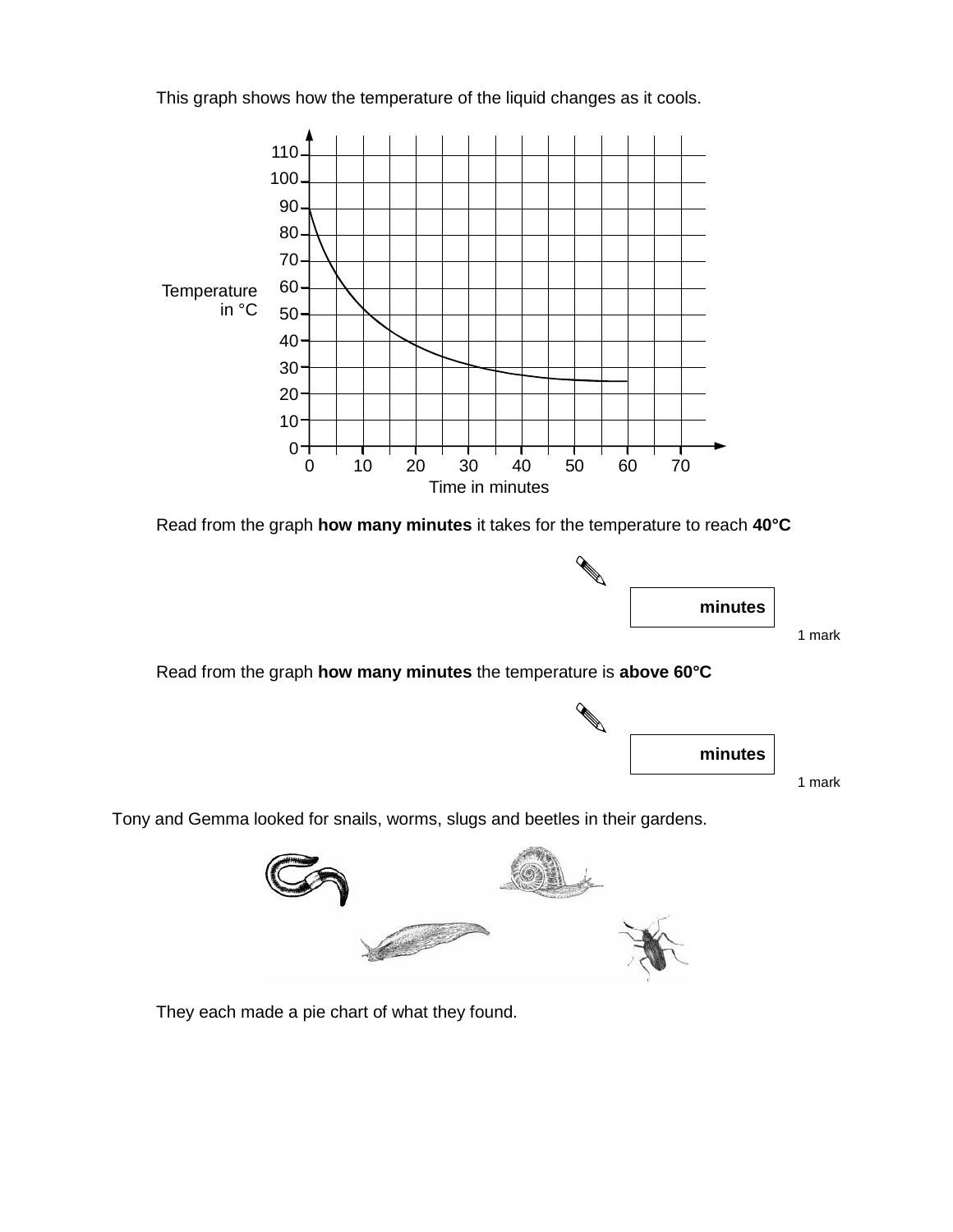